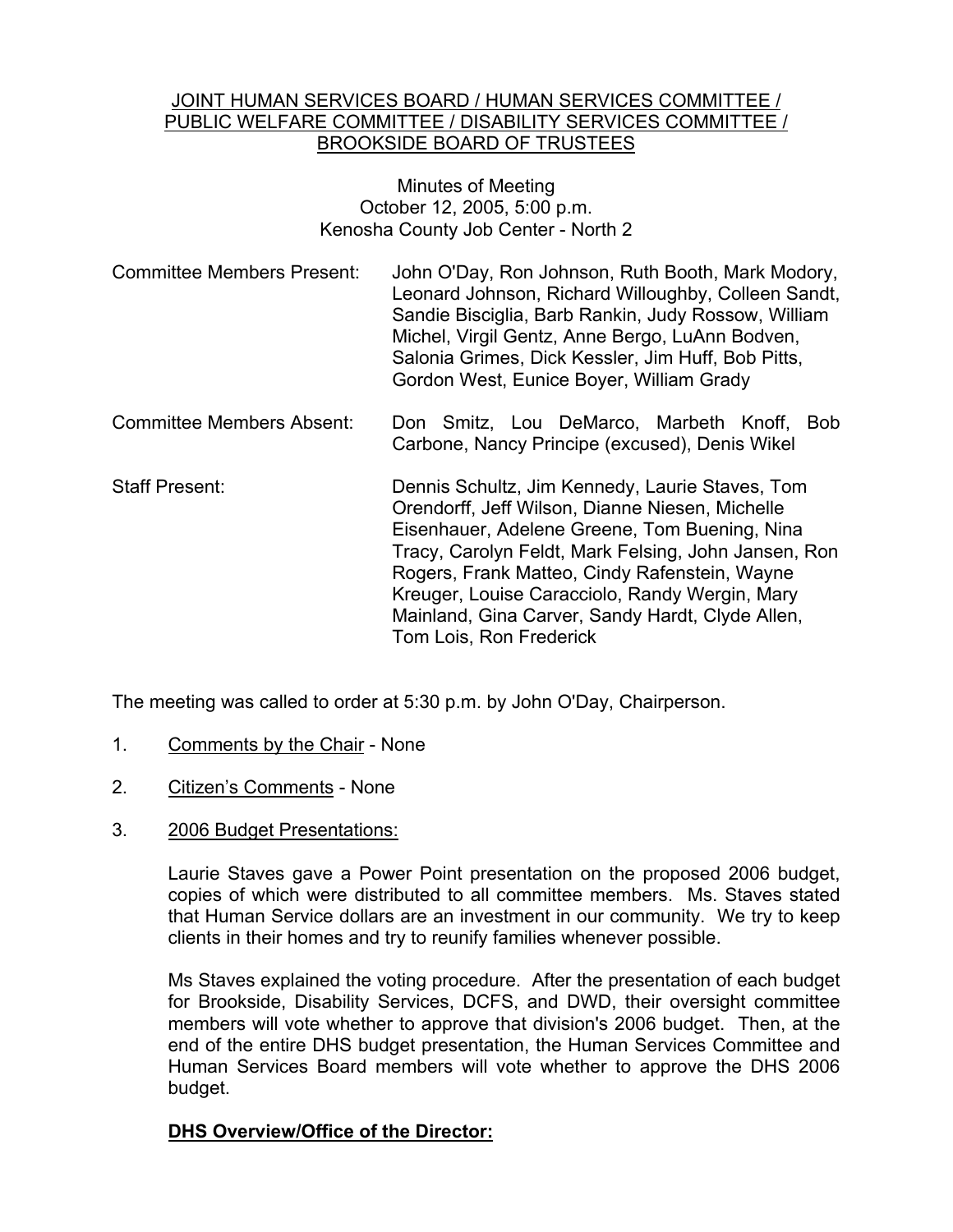We used current and historical trends over the last 3 years when preparing our 2006 budget. We are always striving to get more MA revenue. MA revenue is over \$2 million in 2005 so far. The DHS budget is 46% of the County budget, revenue is 53% and levy is 26%. The total DHS levy increase for 2006 is 1.8% or \$224,956.

In 2005, we were able to draw down additional state and federal revenues in the amount of \$5.6 million by using our levy.

Contract Performance Outcomes & Measures is a continuing initiative for DHS. The pink handout included in the budget packet is an example of the required data collection by our contracted agencies for the DHS programs. This data will help determine if a contract is reaching the expected goals and will help our divisions determine if that program should be continued, expanded, or reduced.

The proposed 2006 DHS budget is \$85,754,770, of which \$12,680,644 is levy.

Dennis Schultz informed everyone that a Summit on Homelessness was held on September 12th, where it was agreed by everyone to do an RFP. In addition to the County's \$250,000 for the building, the City will provide \$250,000 in supportive funding or the option of leasing the Sheridan Road property. Proposals are due December 2nd. Mr. Schultz said that he and Supervisor Michel also attended a neighborhood meeting at the Salvation Army. Neighborhood support will be tough to get. Supervisors Bill Michael and Ron Johnson requested statistics on the number of homeless served in Kenosha County.

Ms. Staves added that in the 2006 County Budget Resolution, we are planning to include proposed language to hold the \$250,000 in the DHS fund balance, pending the outcome of the Joint Task Force RFP.

The proposed 2006 Office of the Director budget is \$614,202, of which \$355,055 is levy.

## **Central Services:**

Central Services has had some savings in office equipment and supplies. The staff includes a Central Services Manager, Michelle Eisenhauer, and 3 contracted staff from Goodwill. Ms. Eisenhauer stated that with all divisions colocated in this building, supply distribution was centralized, and we were able to decrease our supply and operating budget. We also save on our mail costs by utilizing an inter-agency mail pick-up/drop-off. Agencies that are frequently in our building for meetings have a mail slot in the Office of Director, where they can pick-up mail and also drop off mail for building employees. In 2006, we want to use our webcast more to save training costs. Staff can attend on-site which will save mileage and meal costs, and also allow employees to be more productive.

The proposed 2006 Central Services budget is \$118,003, of which there is no levy.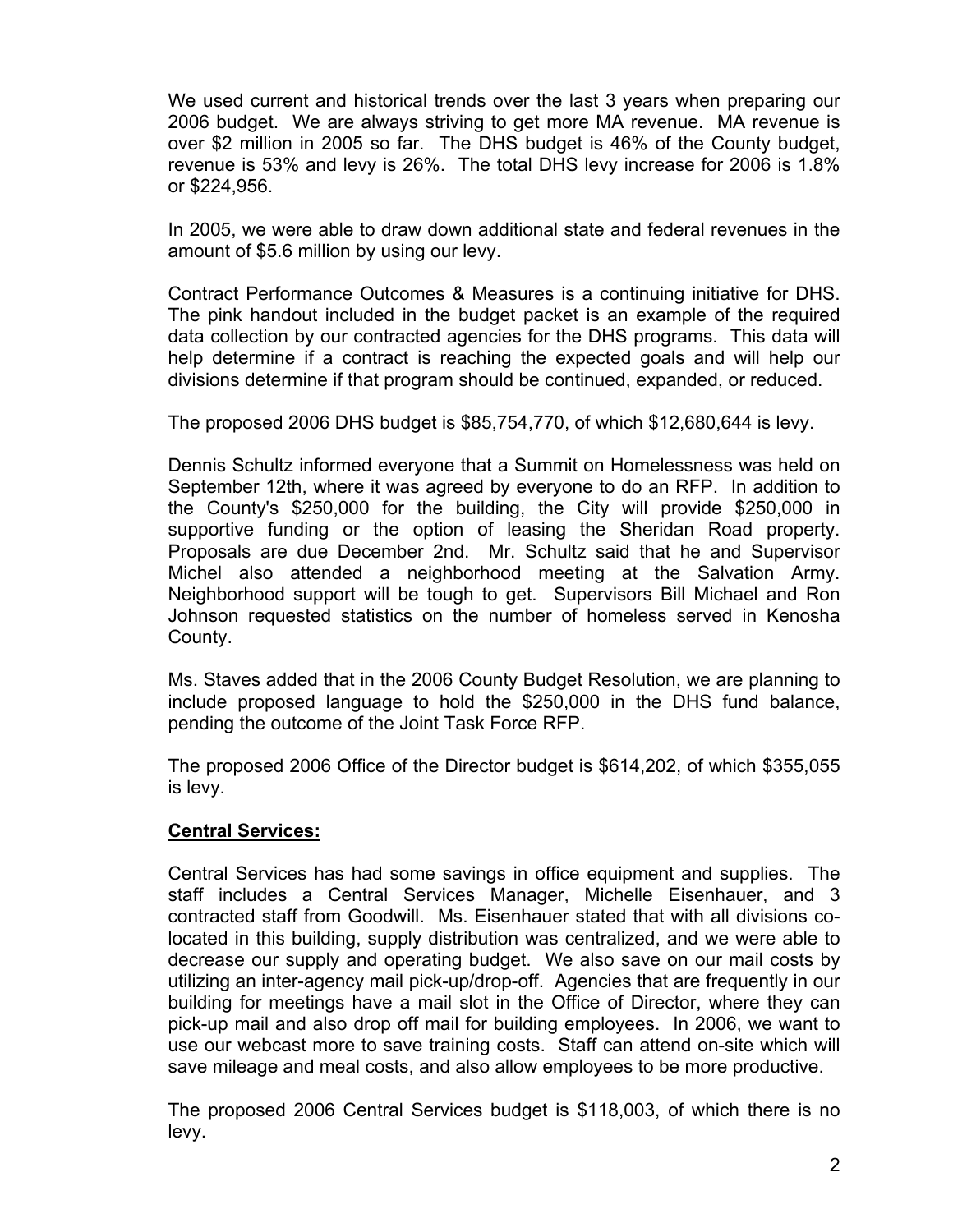## **Aging:**

We may have a \$200,000 deficit in this division for 2005. The federal share of client services decreased on 1/1/05 and again on 10/1/05, and we were unable to budget for this decrease. We have been to Finance with this information.

There has been a 9% increase in client care plan costs in Aging. Disability Services is also experiencing a rise in client costs. We have stopped adding clients. The waiting list of 400+ will continue to grow. Revenue will decrease because we do no have the capability of obtaining additional local match to drawn down federal/state funds for added client services.

We estimate that in 2006, 30 people will choose to move from a nursing home into a community-based setting, in response to the Governor's new initiative. We will then be able to draw down more money for these slots. The cost must average at least \$29 less per day before we can move someone from a nursing home to home-based care, and we have to submit a plan to the State for their approval first.

Carolyn Feldt praised the ADRC Information, Assistance & Access service. We have been getting many compliments on this service -- there is no voice mail message; individuals are able to talk to a social worker right away, whether they call or come into the office. We try to be "unreasonably helpful".

The State Senior Care Program has been approved by the federal government, which means that those in this program do not have to enroll in Medicare Part D. Those enrolling in Part D must do so by 1/1/06 or face a penalty for enrolling later.

The 2006 proposed Aging budget is \$12,345,925, of which \$872,709 is levy.

## **Brookside:**

In 2006, the room rate is increasing from \$193 to \$205. This rate is all-inclusive. Brookside does not bill extra for supplies, etc., as other nursing homes do. We will be using \$50,000 of our reserve fund for a capital improvement in 2006 (for the dining room and nursing stations). The plan is to make improvements every year, utilizing this reserve.

Clyde Allen explained that the amount budgeted for natural gas in 2006 should be sufficient, even with the predicted price increases, because Brookside is treated as a large business, not as a residential home.

The 2006 proposed Brookside Care Center budget is \$11,827,870, of which \$2,436,997 is levy.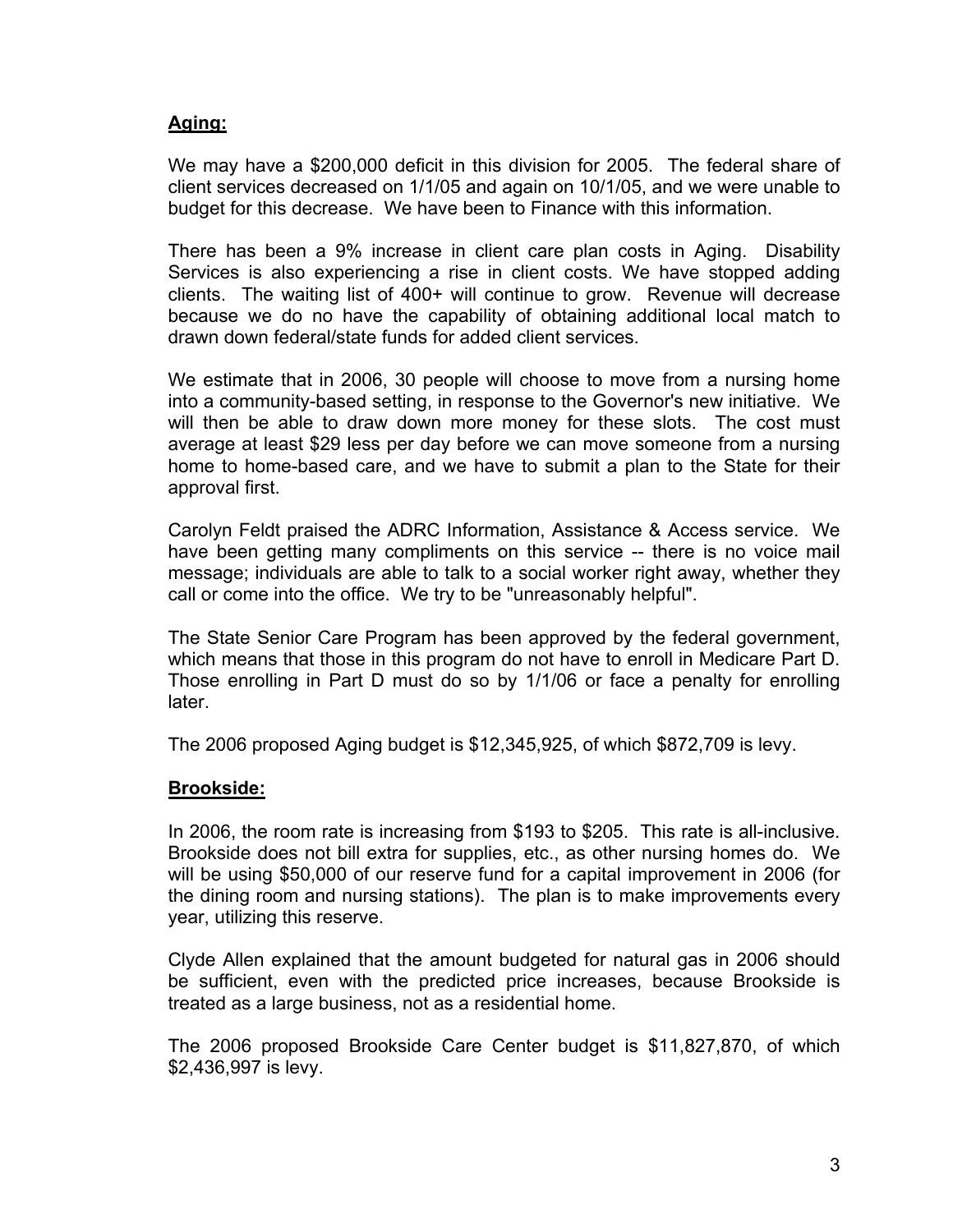**MOTION by Bob Pitts to approve the Brookside Care Center 2006 budget as presented, seconded by Eunice Boyer. MOTION CARRIED UNANIMOUSLY.**

## **Disability Services:**

Disability Services has a possible \$500,000 budget deficit in 2005. Again, due to the change in federal funding. We had been paying 29% of mental health inpatient stays, but now it's increased to 40% because people have lost their jobs and their insurance coverage.

For the Developmentally Disabled population, their needs require life-long care. Unlike those with mental health and AODA issues who could recover and be discharged, DD folks do not have the capability to return to normal cognitive behavior. This is our largest budget area for number of services. We have had to decrease our day programming to help with the budget deficit. We also have a waiting list. Community Aids have been flat for 10 years.

Most of our mandated services come from court-ordered placements and we have no choice but to pay for them, which increases the levy in this division.

The 2006 proposed Disability Services budget is \$18,457,406, of which \$1,597,682 is levy.

#### **MOTION by Ron Johnson to approve the Disability Services 2006 budget as presented, seconded by Colleen Sandt. MOTION CARRIED UNANIMOUSLY.**

#### **Children & Family Services:**

Ms. Staves highlighted the Placement Cost Comparison chart, which indicates that placements peaked in 2001, went down from there, and are holding pretty steady now. This is due to a Placement Reduction Committee that has been working to keep placement costs down.

John Jansen stated that 710 cases were referred in 2004, and KHDS handled another 400 cases after hours. In 2004, 400 youth went through the Court Services Unit, and 46 TPR and 20 guardianship cases were completed.

The 2006 proposed Children & Family Services budget is \$19,099,932, of which \$4,686,012 is levy.

**MOTION by Virgil Gentz to approve the Children & Family Services 2006 budget as presented, seconded by Salonia Grimes. MOTION CARRIED UNANIMOUSLY.**

#### **Workforce Development:**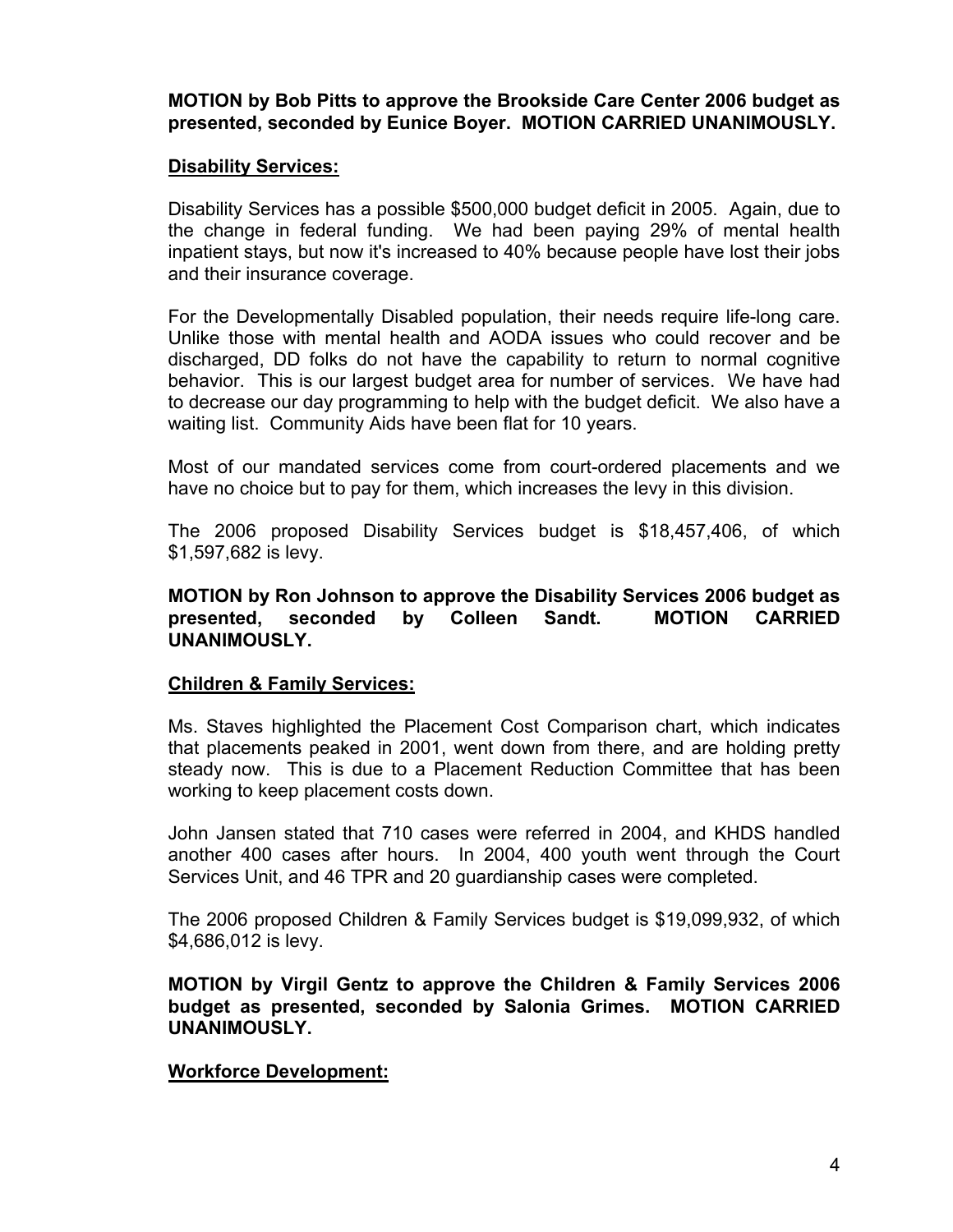Adelene Robinson stated that we are serving over 11,000 families (34,000 individuals) in the W-2 Program. About 25% of the Kenosha County population is receiving some form of assistance, whether it be Food Stamps, Medical Assistance, Child Care, Child Support, W-2, Employment & Training, or Education Services. Kenosha County has collected \$6.5 million in liens for Child Support.

The 2006 proposed Workforce Development budget is \$17,445,706, of which \$1,294,376 is levy.

## **MOTION by Virgil Gentz to approve the Workforce Development 2006 budget as presented, seconded by LuAnn Bodven. MOTION CARRIED UNANIMOUSLY.**

## **Health:**

Kenosha County has become part of the Chicago Regional Bio-Terrorism area, so supplies have increased for bio-terrorism activities, including more money to attend trainings. In 2006, we will be looking at the current contract between the City and County to see if there is a better way to share the expenses. We will have proposed language in the 2006 County Budget Resolution to allow this.

Frank Matteo explained that there is an increase in personnel costs because the Health Division has a lot of certified and licensed personnel. The Health Division provides many services, including immunizations, child car seat program, home visits, water testing, lead testing, restaurant inspections, etc.

The 2006 proposed Health budget is \$5,084,708, of which \$858,045 is levy.

## **Medical Examiner:**

The Medical Examiner's office must have coverage 24/7. The 2006 FTE's show an increase of 2.09 from 2005, but this is actually only a change in the FTE calculation. No personnel have been added. Cell phone usage was reduced 350% from last year, saving the County \$2,800 a year.

Dr. Mainland stated that they are working on a consortium of counties to share coverage during vacations, to provide trainings, and to share cases if one county is overloaded. Mr. Schultz added that we are also looking at sharing a software system. Mr. Matteo said they are also making an effort to increase organ harvesting, which will bring additional revenue to the County.

The 2006 proposed Medical Examiner budget is \$490,634, of which \$322,384 is levy.

# **Veterans:**